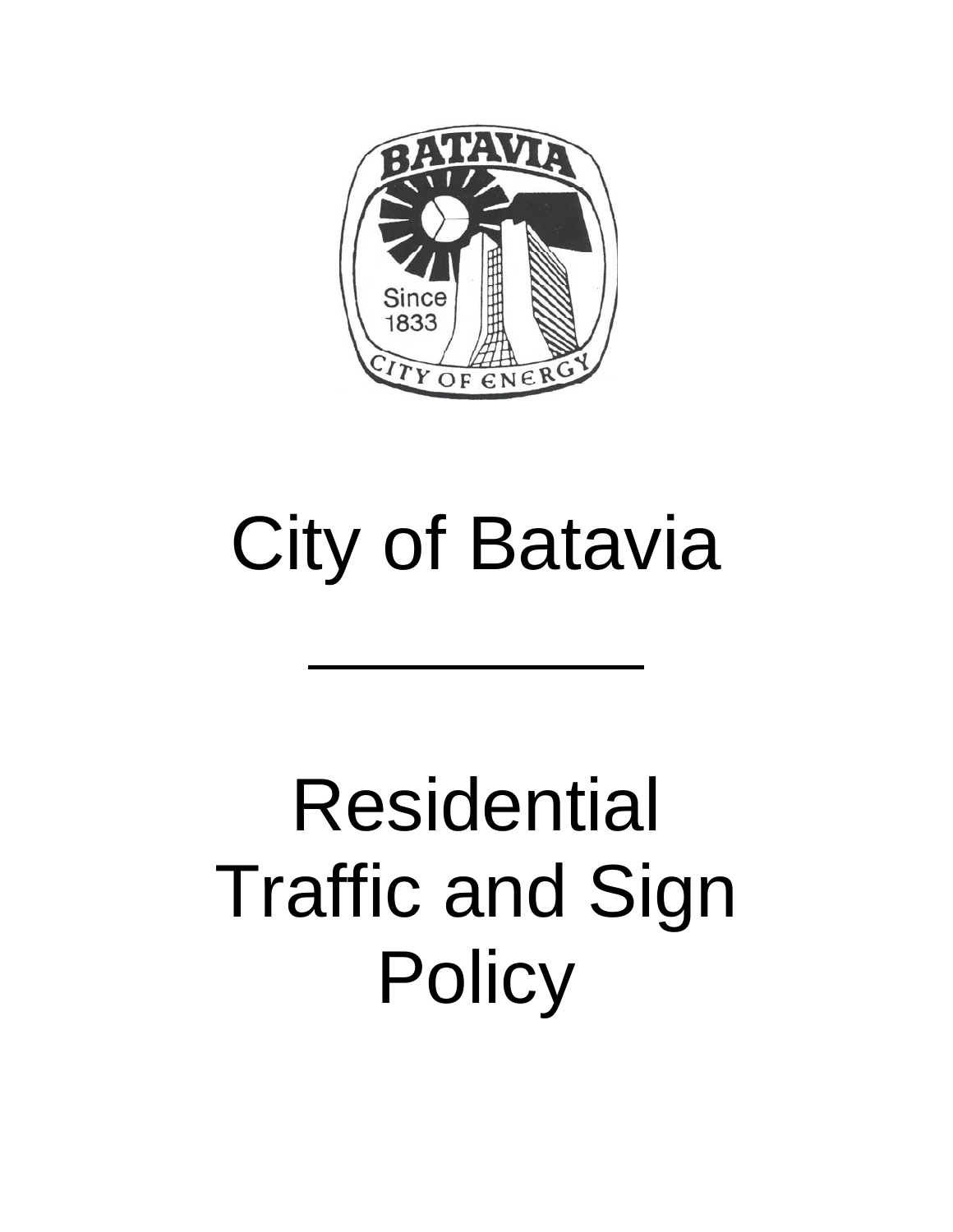#### **Introduction**

Like so many growing communities, Batavia has its share of traffic problems. In addition to cross town and commercial congestion, residents often complain of speeding traffic and reckless driving within their own neighborhoods. Expressions of concern for the safety of children, disabled and elderly citizens are common. From the number of complaints police receive on a weekly basis, one could easily be convinced that most drivers choose to disregard traffic laws. In truth, the vast majority of motorists are law abiding, safe drivers who become victimized by the few who are not.

This booklet discusses issues of signage, speed, methods of traffic calming, pedestrian safety and the City of Batavia's policy for dealing with them as they relate to residential neighborhoods. There is a special section defining the City's policy as it governs the installation of stop signs, one of the most frequently requested speed control devices. This policy manual is meant to be used as a guideline for elected officials and City staff and to be shared with citizens whose safety remains paramount in decisions affecting their neighborhoods.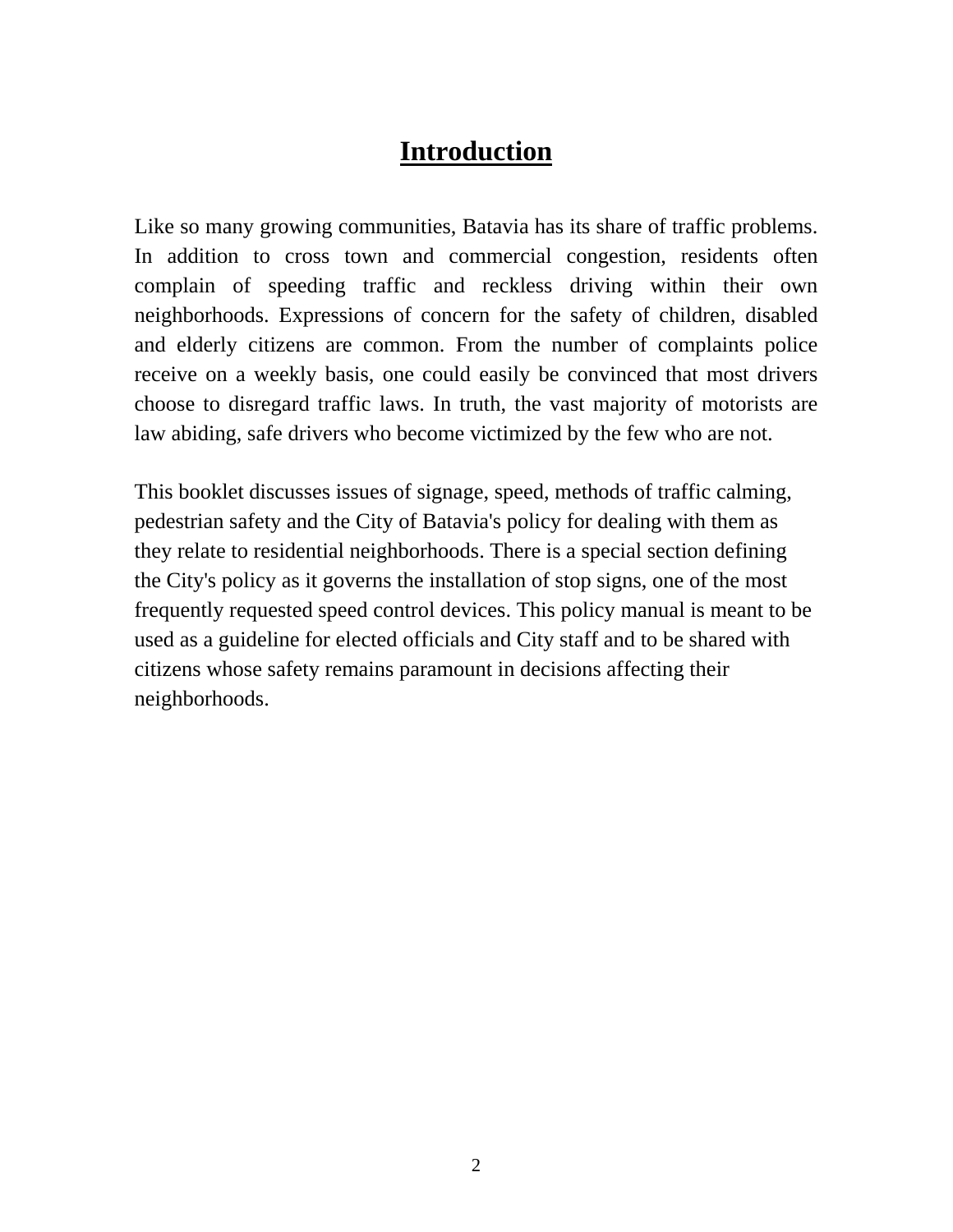## **Applicability of Policy**

This policy is formulated for use on local residential streets. It is not intended for application on arterial highways or collector streets where traffic signage is governed by the more stringent limitations of the Manual on Uniform Traffic Control Devices (MUTCD).

The following streets/highways are designated as arterial or collector streets:

#### **Regional Arterial Highways**

Fabyan Parkway Kirk Road Randall Road

#### **City-wide Major Arterial Highways**

Main Street Wilson Street Batavia Avenue (Rt. 31) River Street (Rt. 25) – south of Wilson Washington Avenue (Rt. 25) – north of Wilson

#### **Collector Streets**

- Morton Street Prairie Street Lathem Street Banbury Road Pine Street Hart Road Giese Road Raddant Road Deerpath Road Millyiew Drive Western Avenue Wind Energy Pass Woodland Hills Road
- McKee Street Van Nortwick Avenue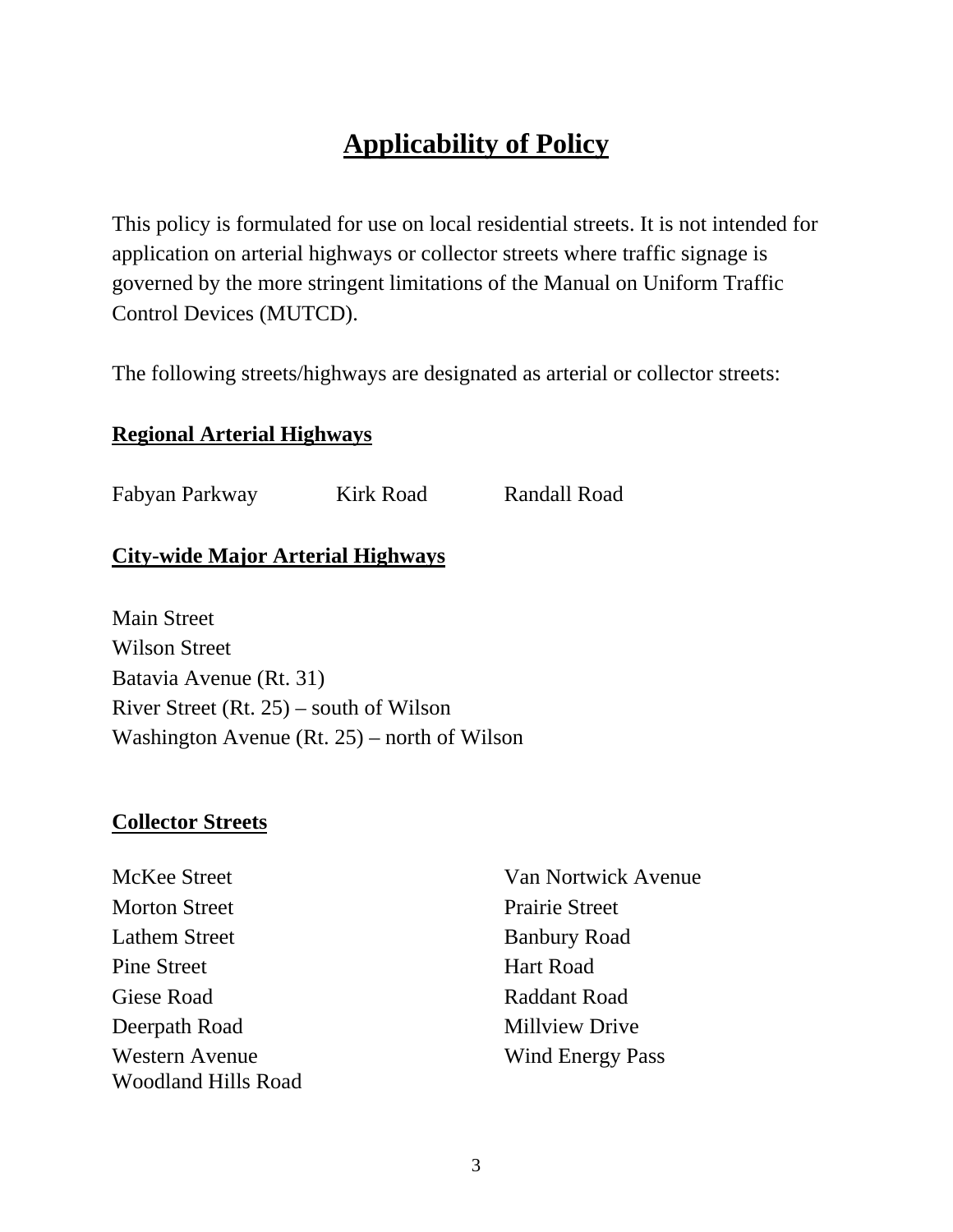### **Addressing the Problem**

Opinions differ as to the scope of neighborhood traffic problems in Batavia. Crashes, or near misses, that occur as the result of careless or reckless driving tend to stir a neighborhood into action. Citizen complaints may be driven by the emotions associated with those events. People may insist on the need for a stop sign, often when the problem is one of speed control. Established residents sometimes take exception to expansive growth in their neighborhoods that generates greater traffic volume and speed. Whatever the reason, all driving complaints are treated seriously and investigated by the police department.

The Batavia Municipal Code makes the Chief of Police responsible for the appropriate installation of traffic signs. The decisions on where and what kind of traffic control devices are needed is sometimes simple, occasionally complex and may, at times, become emotional issues when residents' feelings are at odds with staff recommendations. Frequently, the safety of neighborhood children and senior citizens becomes an issue when driving complaints are made.

Any traffic policy must leave room for judgment and special circumstances; it cannot be all-inclusive. It is intended, though, that this policy will make traffic control decisions easier, fairer, more efficient and more objective.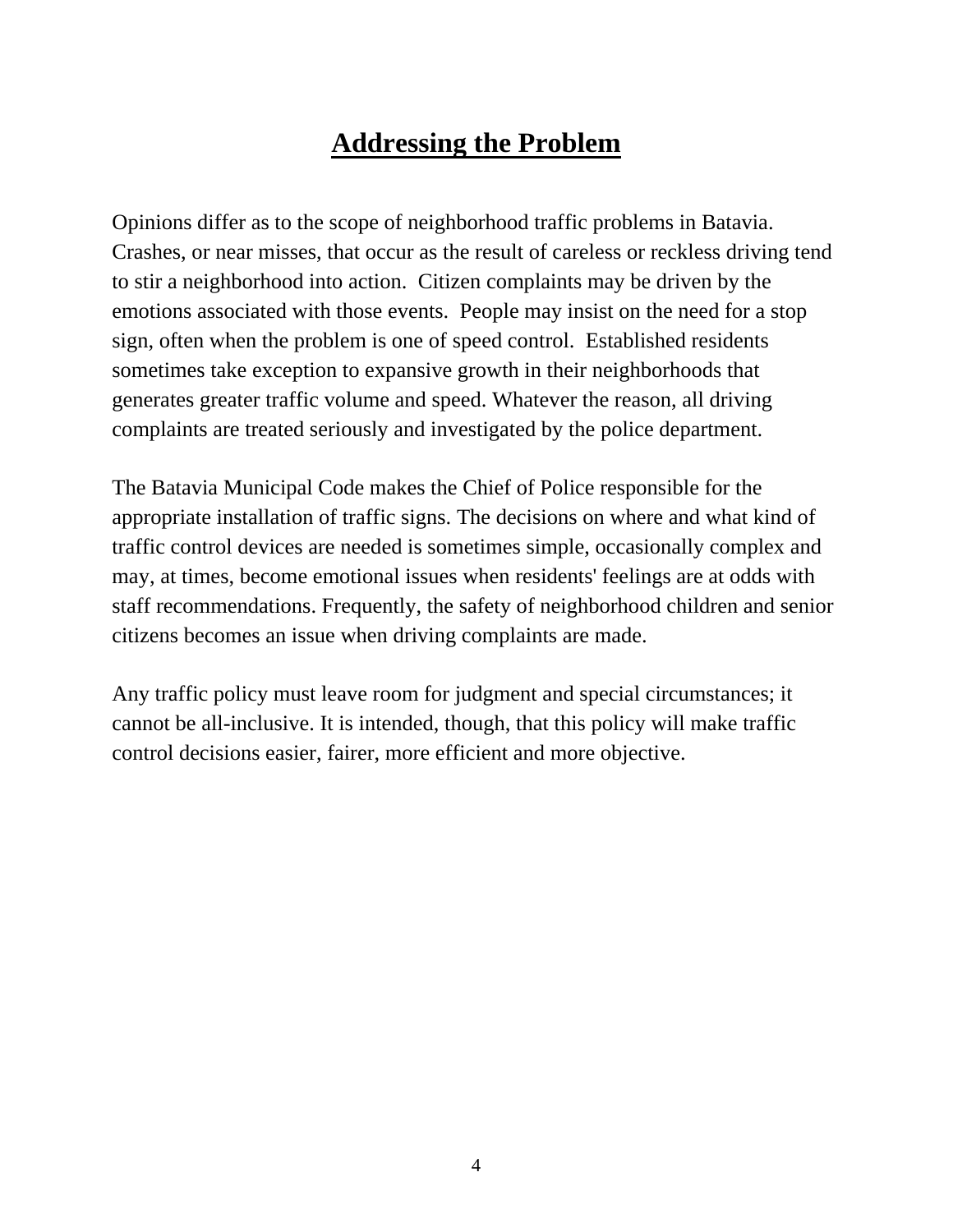#### **Residential** Speed mph / vs. **Limits** 25 mph limit 30 mph limit

Traffic engineers, legislators, citizens and municipal leaders have for years debated the appropriate speed limit for residential neighborhoods. Often, residents who perceive a traffic problem in their neighborhood will request that the speed limit on their street be lowered to slow traffic down.

The Illinois Vehicle Code sets the residential speed limit in all municipalities at 30 miles per hour. It also gives local authorities the option of altering the speed limit, to not lower than 25 miles per hour, when accompanied by an engineering study to justify the need for such a change.

In 2003, the Public Safety Committee (now City Services), consisting of seven (7) aldermen, debated the option of lowering the speed limit, citywide, to 25 mph. After the presentation of a traffic consultant, followed by considerable discussion, the Committee felt it would not be in the best interests of Batavia to lower the speed limit. It remains at 30 miles per hour, unless otherwise posted.

Thirty miles per hour is considered to be a safe speed for residential neighborhoods. Vehicles driven at or below that speed likely would generate few complaints. Problems persist when residents perceive that vehicles are traveling faster than the speed limit. Residents are encouraged to call 9-1-1 to get an immediate response from the police, who will investigate driving complaints. Citizens can be most helpful to the police in curtailing repeat traffic violators if they note the time that they observed the violation and as complete a description of the vehicle(s) as possible, along with a description of the driving behavior.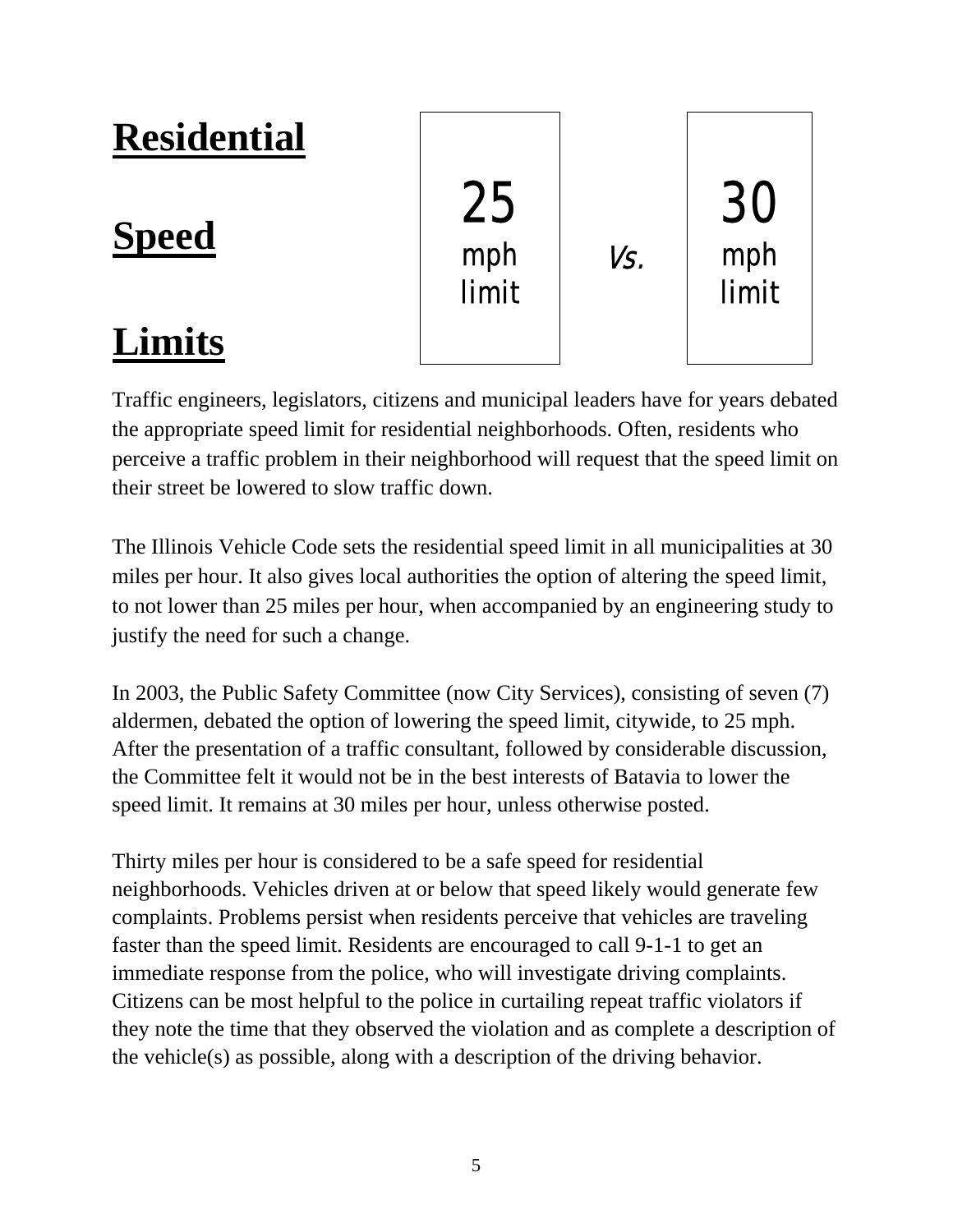For more general complaints not requiring immediate service, residents are urged to call the police administrative number, 879-2840, to discuss the matter with a member of the police department administrative staff. General driving complaints, including speeding by multiple violators, will result in a police staff member generating a Traffic Watch Report (see example next page). Patrol officers will make concentrated, multiple spot checks to the site indicated for enforcement and documentation purposes. The results of Traffic Watch Reports will be shared with citizens at their request. In addition, individuals or groups who wish to discuss traffic signage or safety in their neighborhoods are urged to call the administrative number of the police department.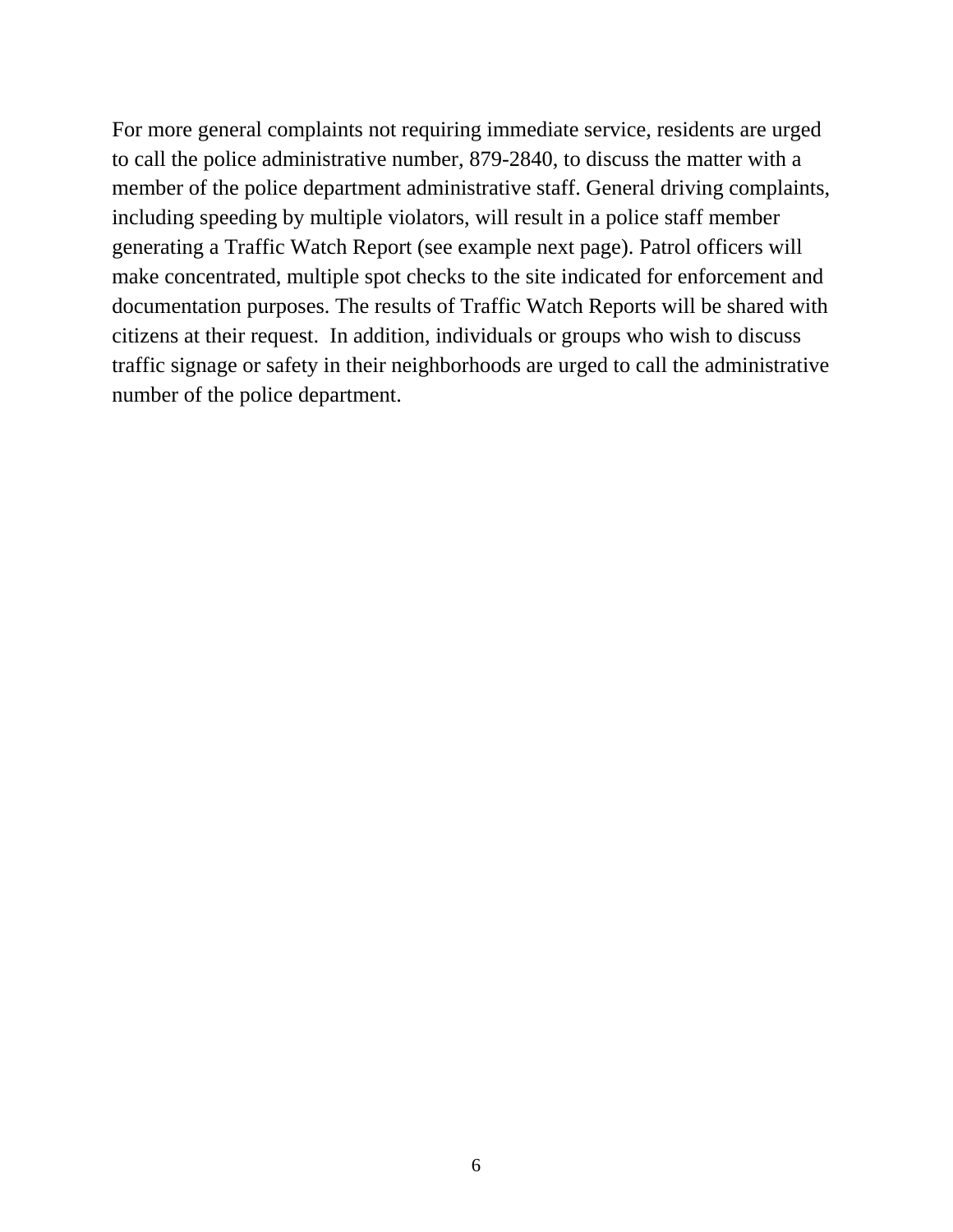#### **BATAVIA POLICE DEPARTMENT TRAFFIC WATCH REPORT**

|                                                       | DATE: $9 - 24 - 04$       |
|-------------------------------------------------------|---------------------------|
| FROM: $\frac{C_{T}}{T}$ . $\Delta x$                  |                           |
| ACTIVITY TO BE MONITORED: WoodLAND Hills, InEADOWNUC. |                           |
|                                                       | 4 TO 630 P.M. (PER.CHIEF) |

PLEASE MONITOR THE AREA FOR THE ABOVE COMPLAINT ACTIVITY. WHEN COMPLETE PLEASE RETURN THE TORM TO ADMINISTRATION.

 $\mathbf{f}$ 

| DATE / TIME<br>OFFICER | NUMBER OF VEHICLES /<br>TRAFFIC CONDITIONS | <b>OFFICER ACTIVITY -</b><br>STOPS, WARNINGS,<br><b>CITATIONS</b> | SPECIAL<br><b>INFORMATION</b>                         |
|------------------------|--------------------------------------------|-------------------------------------------------------------------|-------------------------------------------------------|
| $1241650 -$<br>1700    | CUEAR/ASXILIAT                             |                                                                   | $23 - 281494.$                                        |
| 730<br>5512            | Low TRAFFIC                                |                                                                   | $\prime$ (                                            |
|                        |                                            |                                                                   | AND STOP SIGN MD. NOT<br>IN POSITION TO DESERVE SPEED |
| 1615                   | eht traffic                                |                                                                   | $25 - 30$ mph                                         |
| 169<br>10000041040     | $L196+T18$                                 |                                                                   | $20 - 30 m$ PH                                        |

#### **TRAFFIC WATCH REPORT**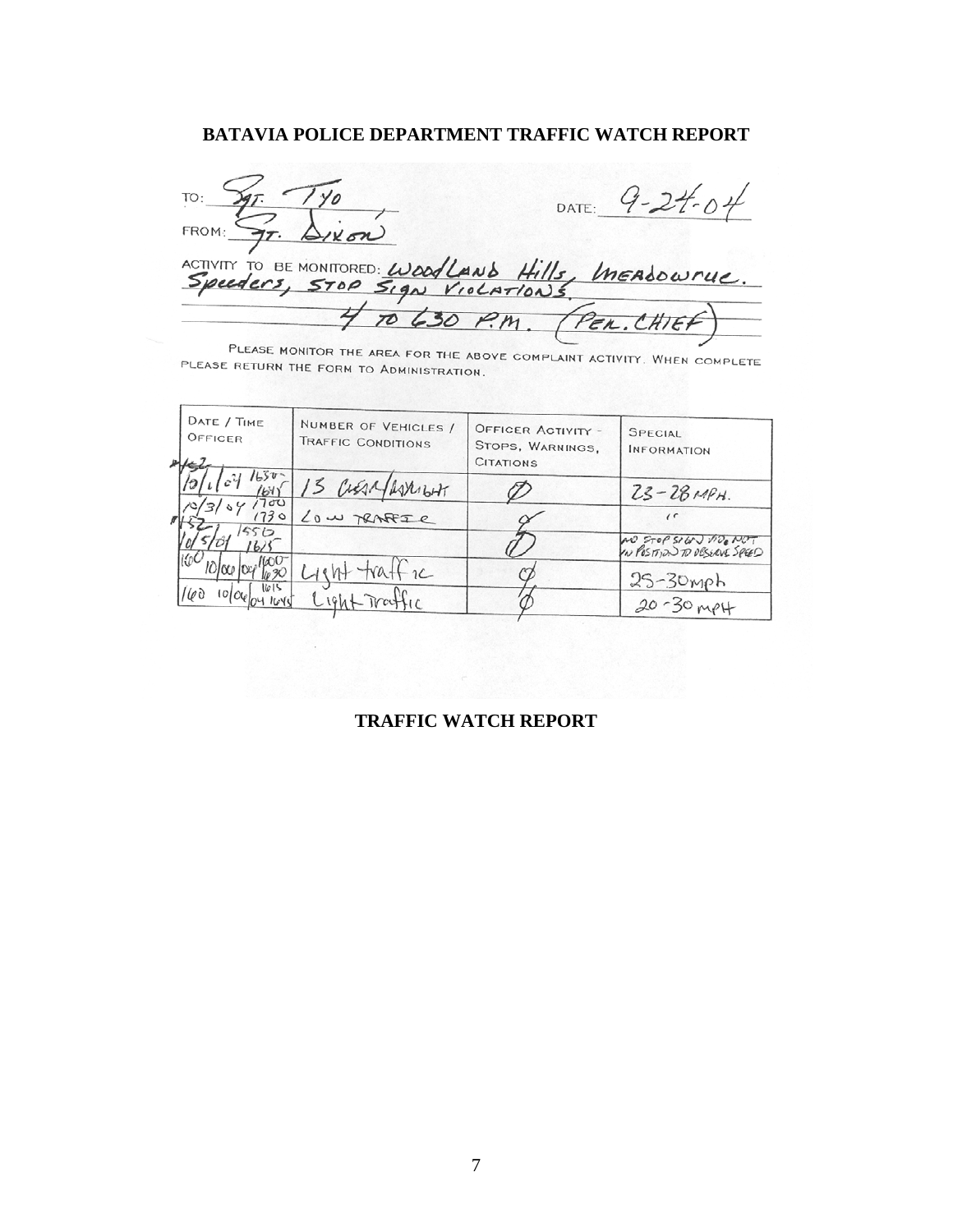# **Children and Traffic**

Anxiety over the safety of Batavia's children overrides all other concerns. The hard fact is that children and traffic must coexist, leading to many moments of apprehension for the parents of youngsters. Children must be supervised and taught at an early age the perils of playing near traffic.

Parents often ask the City to post "Children Playing" signs on their street. In fact, if every such request were honored, there would hardly be a block in town without such signage. The result of indiscriminate installation of traffic signs is that drivers tend to ignore them because they are everywhere.



"Children Playing" signs may also induce a false sense of security if parents rely on them to keep their children safe. Unless children are actually playing in the street, where they should not be, these types of signs are unnecessary. Motorists should always be alert for unexpected behavior from bicyclists and pedestrians, but especially from children.

The keys to safety for children are education, supervision and self-discipline. Parents must take the time to teach their children about pedestrian safety and then set a good example for their children to follow.

Specialized signage for disabled or impaired individuals will be considered on an individual case basis.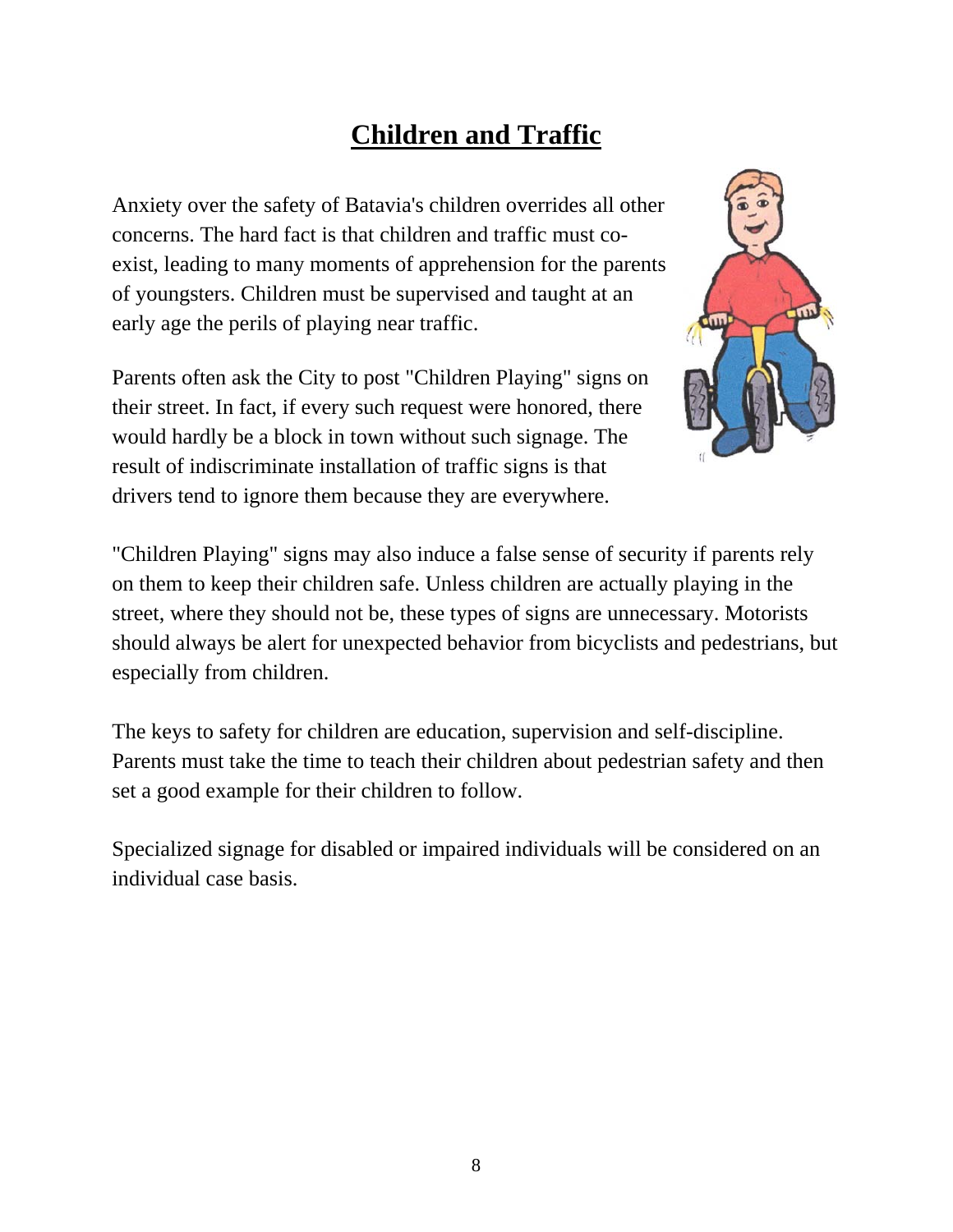# **Traffic Calming**

There are a number of measures available to induce motorists to drive slower. They range from simple strategies to complex feats of engineering. City staff members will work with residents in an effort to find a solution for their neighborhood.

Often, parking two cars across the street from each other, or slightly staggered, will slow traffic. Residents should use care to ensure that there is plenty of room for emergency vehicles to pass through if this measure is tried. Neighborhood children must also be cautioned about the dangers of darting into the street from behind parked cars.

The police department uses an unmanned squad car with a radar-controlled digital speed display mounted to its trunk to advise motorists of their speed. This device works to slow traffic, but only temporarily. The police department moves the car daily to new locations to maximize its effectiveness.

Some communities use speed humps or speed tables to slow motorists. Studies show that speed humps or tables give mixed results. While they may slow vehicles temporarily, they are costly to install and maintain. Batavia does not currently use these devices.

Extraordinary means of traffic calming require more thought and greater planning. Extreme methods could alter the neighbor-hood traffic flow, restrict movements and create other unforeseen traffic problems.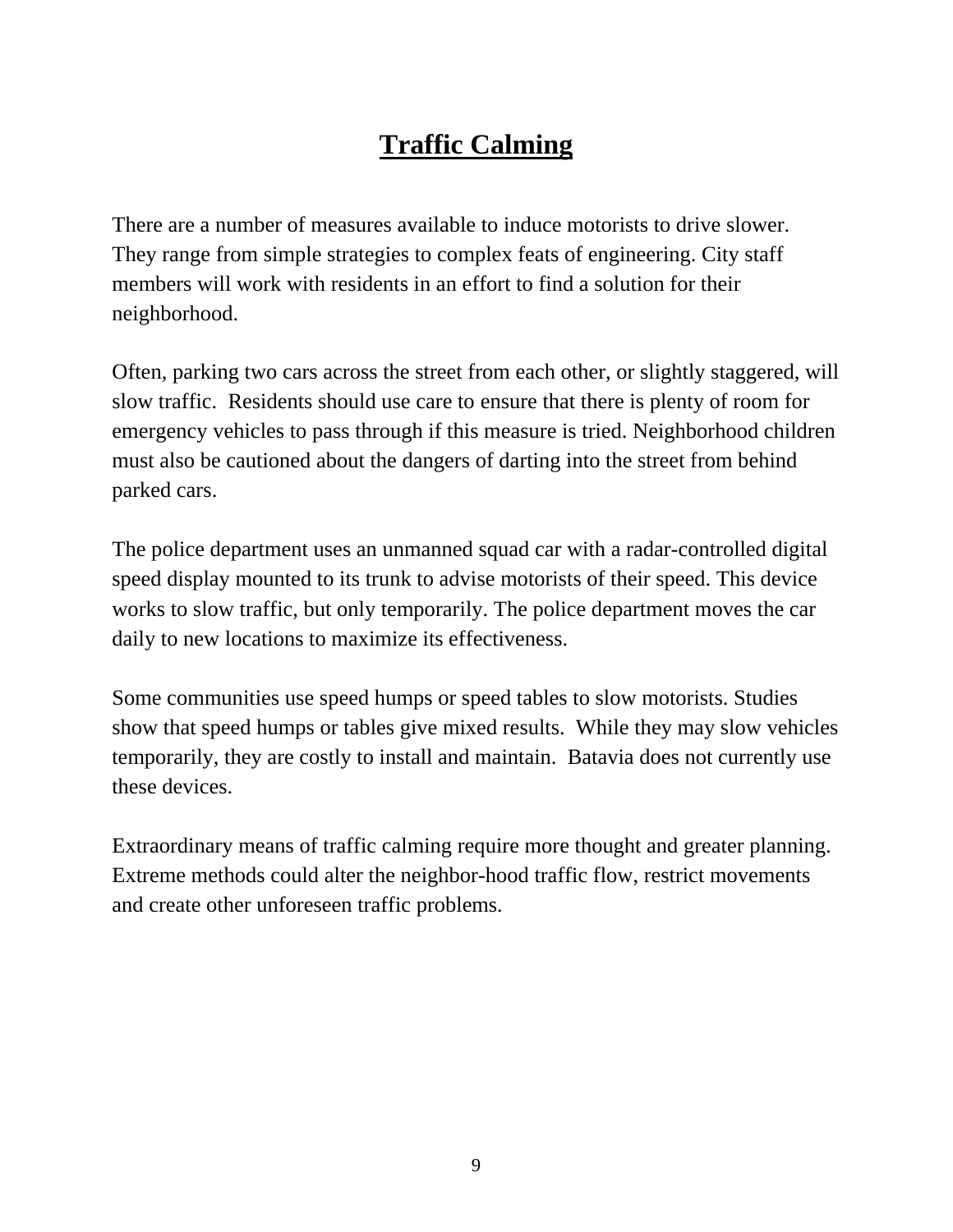## **Stop Signs**

City staff handles citizen requests for stop signs more frequently than for any other traffic control device. The apparent logic is that by placing a stop sign at their intersection, traffic will slow down. Stop signs do, in fact, cause motorists to slow down, but only temporarily. Engineering studies have shown that the



indiscriminate installation of too many stop signs tends to create contempt among drivers who then feel that they must make up the time that they lost while stopped.

Residents almost always have the very best intentions when they request stop signs, citing safety for their children and concerns about speeding vehicles. Often, though, they fail to take

into account the "bigger picture" of how their requested stop sign may affect the rest of their neighborhood. The truth is that unnecessary stop signs create needless delays for motorists. There needs to be an objective means of determining when stop signs are warranted.

There are few intersections in Batavia that are uncontrolled, without stop signs for one direction or the other. Rarely is there disagreement on the need for or placement of 2-way stop signs. Debate more often takes place over the need for 4 way or all-way stop signs.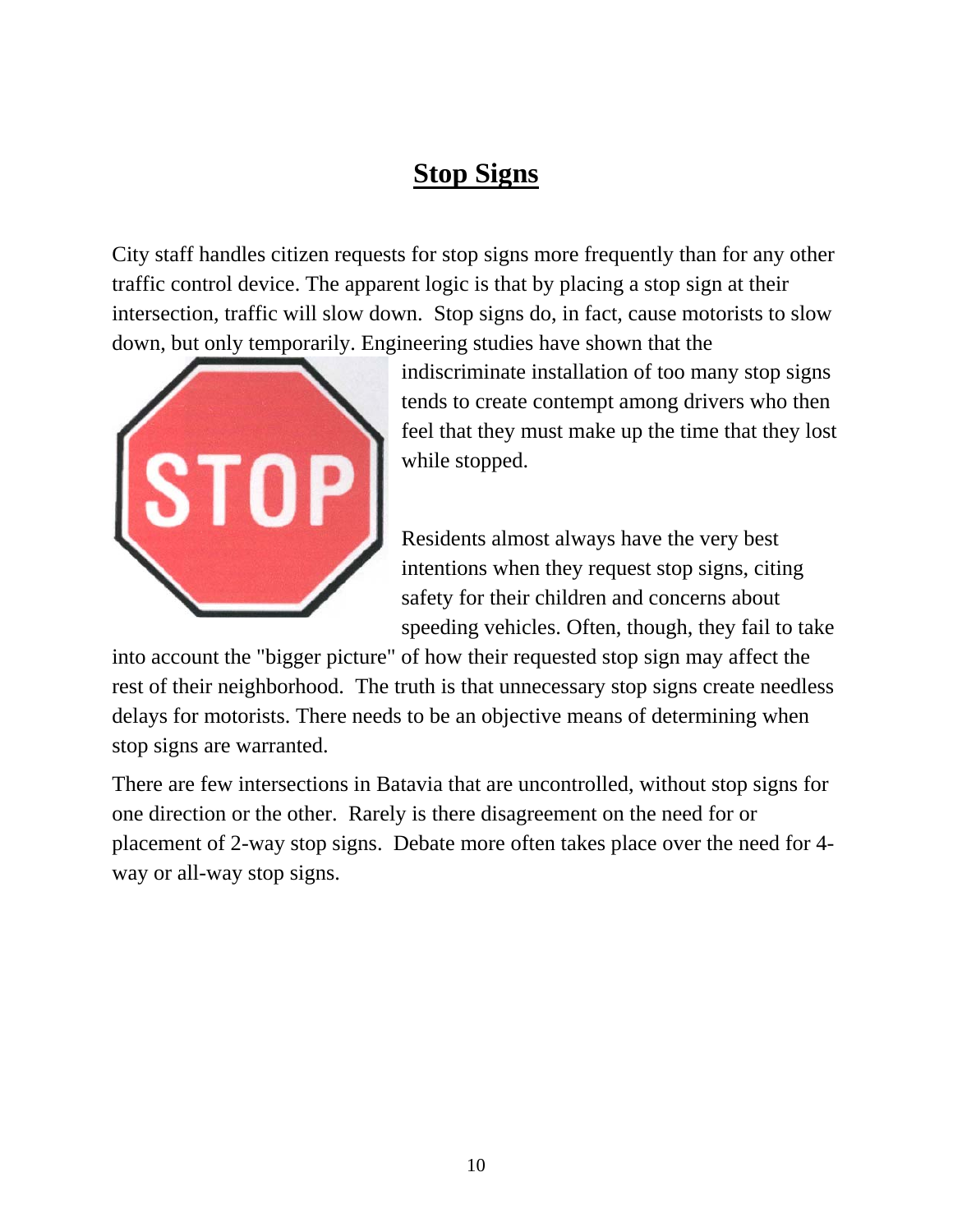# **The MUTCD**

The Manual on Uniform Traffic Control Devices (MUTCD) sets standards for traffic sign uniformity. Published by the United States Department of Transportation (DOT), the manual has been adopted for use by the State of Illinois. In like manner, the City of Batavia has adopted State standards by reference, making the MUTCD the City's model for traffic sign installation. The MUTCD can be researched in its entirety at http://mutcd.fhwa.dot.gov/

The MUTCD requires that traffic guidance standards be met prior to the installation of a stop sign. The standards for a 2-way stop are relatively simple (Section 2B.05-2B.06). Guidance for a multi-way stop sign is more stringent and complex (Section 2B.07). For example, one of the standards for a multi-way stop sign requires a minimum of five traffic accidents within a year at the intersection being considered. Another standard requires a minimum of 300 vehicles per hour entering the intersection for any eight - hour period in a day.

The MUTCD sets reasonable standards for arterial and collector streets, but few local street intersections could come close to meeting the warrants listed above. Because so many requests for stop signs come from relatively quiet residential neighborhoods, the City of Batavia has adopted an alternative multi-way stop sign policy (following pages) that allows a fair and objective evaluation of the intersection being considered for signage without the higher volumes required by the MUTCD.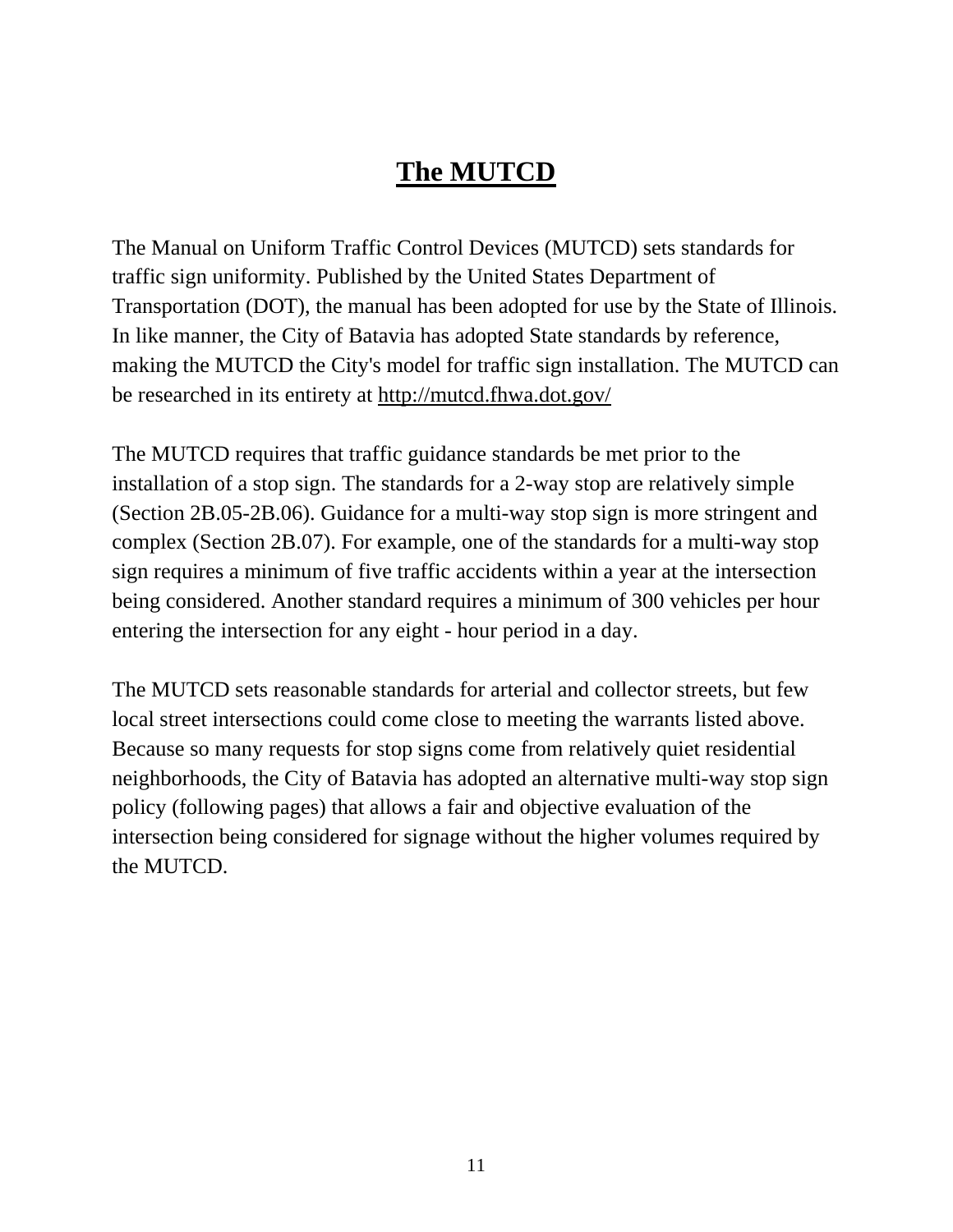# **Stop Sign Evaluation Policy**

A City of Batavia professional traffic consultant designed the following policy in 2002. The required standards are relatively simple and based upon accident causing conflicts combined with traffic volume.

The methodology contains three measured criteria:

- 1) Left turn conflicts
- 2) Vehicle/pedestrian conflicts
- 3) Line of sight

Each category is calculated using a table that combines it with the traffic volume for a particular intersection. Points are assigned for each category and added to determine the need for traffic control. A total of (40) points from all categories combined will warrant the installation of a multi-way stop sign.

Prior to the application of this study to a particular intersection, it is necessary to conduct an automated traffic count to determine the AM and PM peak traffic periods. The City's Engineering Department has the equipment needed to make that determination.

A police department staff member will evaluate the results and discuss them with the requesting party(s). Residents whose request for a stop sign is turned down may ask for a review by the City Services Committee, a process that will be facilitated by the police staff member. The decision of the City Services Committee will be final.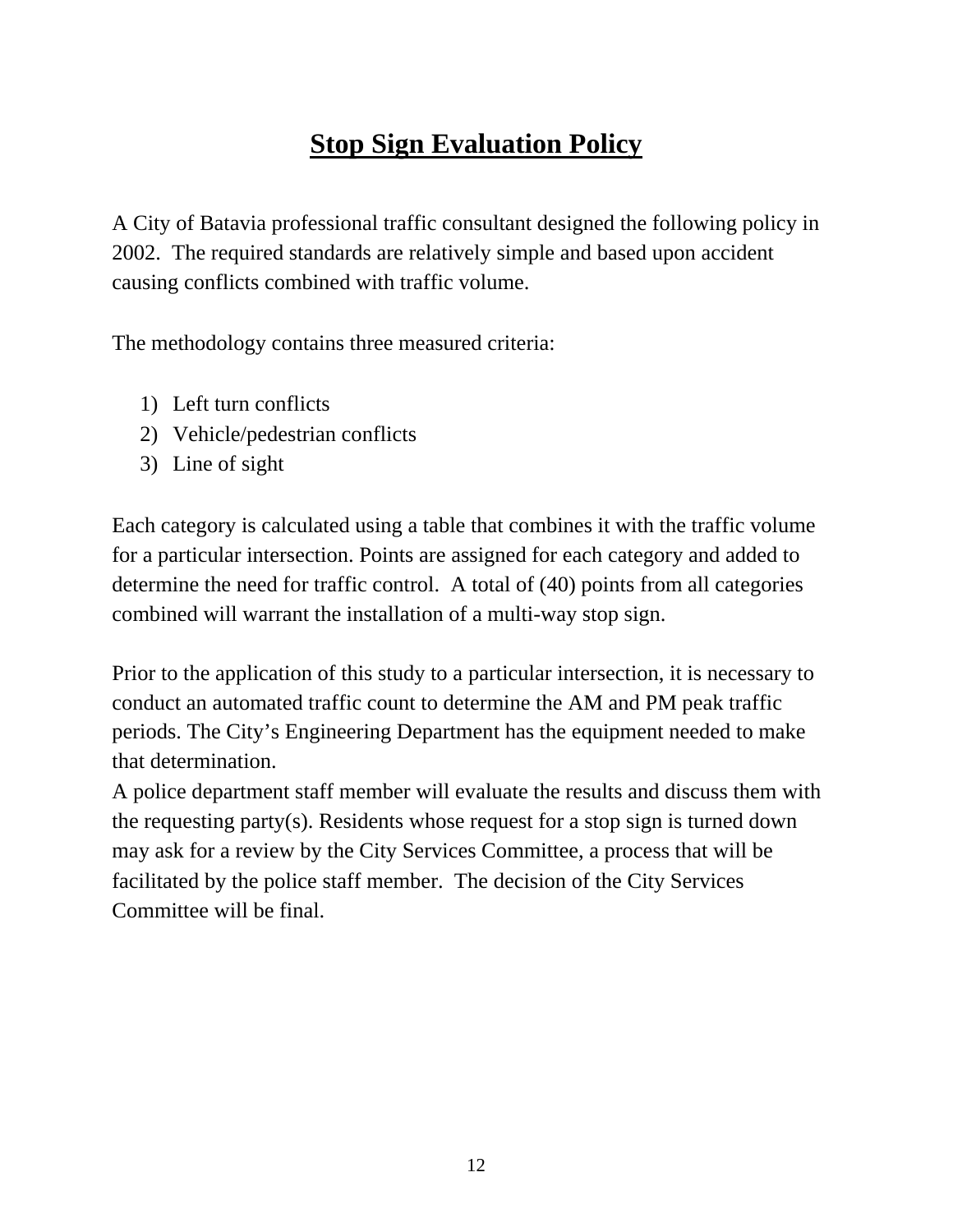## **City of Batavia**

# **Methodology to Evaluate the Installation of All-Way Stop Signs on Local Residential Street Intersections**

The methodology is intended to be a relatively simple method to gather data and evaluate the need to install an All-Way Stop sign traffic control based on the guidance provided in the Manual of Uniform Traffic Control Devices (MUTCD). The methodology also clearly provides room for the application of judgment to deal with unique or unusual traffic control situations. The intent of the policy is to improve traffic safety on local streets within residential neighborhoods.

The methodology is largely based on Criteria A, B, and C contained in Section 2B-O7 of the 2003 Edition of the MUTCD. It is felt these criteria are most applicable to the lower traffic volumes found on local residential street intersections.

#### **MUTCD Criteria A - The need to control left-turn conflicts.**

This criterion is intended to measure the degree of vehicle conflict present at the subject intersection due to left turning vehicles. A manual turning volume traffic count is taken during the AM and PM peak periods. The percentage of all peak hour left turn movements as a percent of total peak hour intersection entering volume is calculated. Points are awarded as shown in Table A for the period with the highest degree of potential conflicts.

Unusual intersection configurations which cannot be reasonably corrected and that make motorist's determination of vehicular right-of-way for left turn movements more confusing, or which compound vehicle/pedestrian right of way conflicts during left turn vehicle movements may be awarded an additional (10) points.

Intersections on an established school walking route or intersections with over (20) pedestrians present during the peak hour of vehicular volume are awarded an additional (10) points. A lack of sidewalks from any leg of the intersection will result in the awarding of an additional (10) points.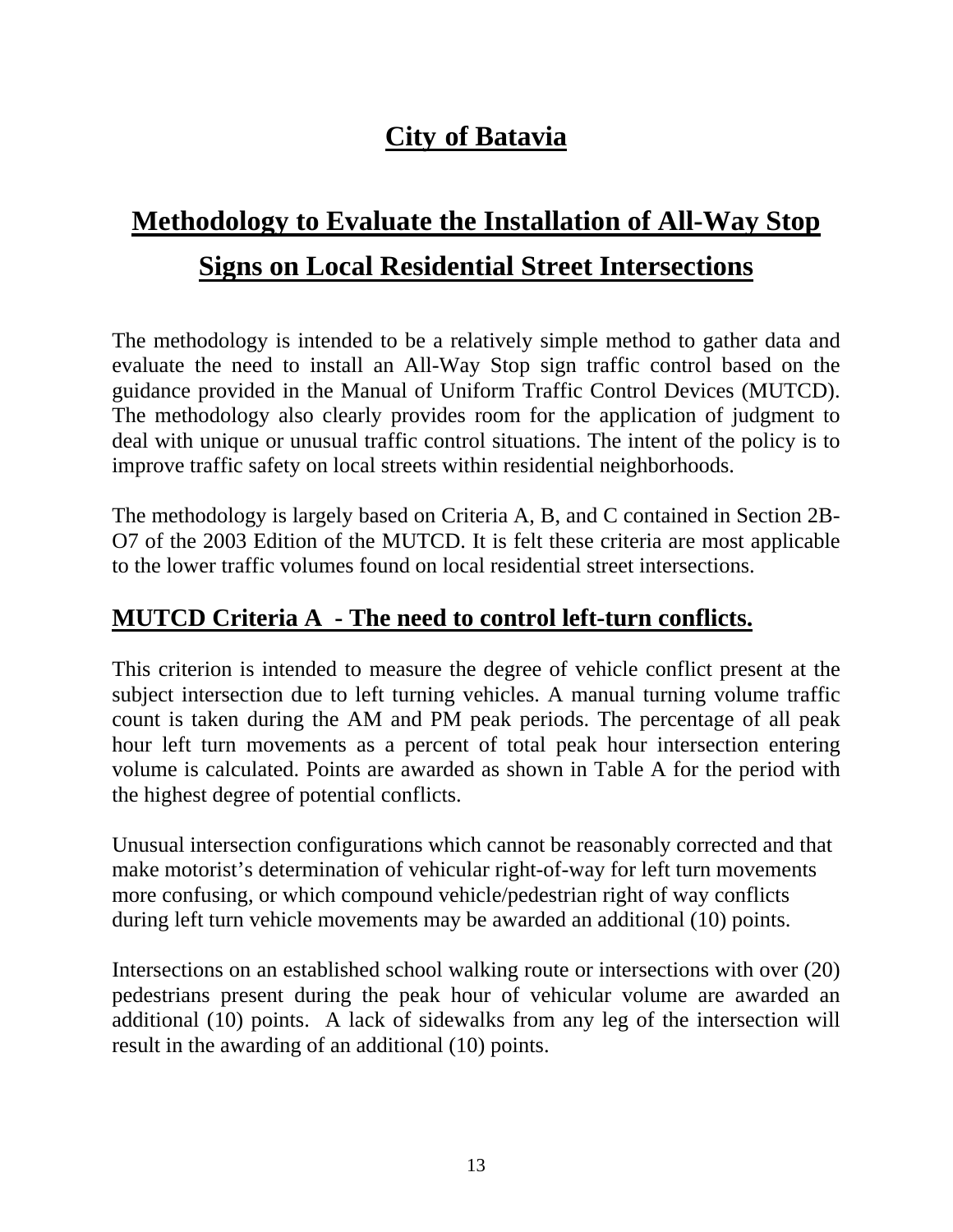| Table A                                      |                                                   |                |         |         |         |      |
|----------------------------------------------|---------------------------------------------------|----------------|---------|---------|---------|------|
|                                              | Peak Hour Entering Traffic Volume (# of Vehicles) |                |         |         |         |      |
|                                              |                                                   | $0 - 100$      | 100-200 | 200-300 | 300-400 | >400 |
|                                              | $0 - 5%$                                          | $\overline{0}$ | 5       | 5       | 10      | 15   |
|                                              | $5 - 10%$                                         | 5              | 5       | 10      | 10      | 15   |
|                                              |                                                   |                |         |         |         |      |
|                                              | 10-15%                                            | 5              | 10      | 10      | 15      | 20   |
| Peak Hour % of Left Turns of all<br>Vehicles |                                                   |                |         |         |         |      |
|                                              | 15-20%                                            | 5              | 10      | 15      | 20      | 25   |
| Entering                                     | $>20\%$                                           | 5              | 15      | 20      | 25      | 30   |
|                                              |                                                   |                |         |         |         |      |

#### **MUTCD Criteria B. - The need to control vehicle/pedestrian conflicts near locations that generate high pedestrian volumes.**

The potential for vehicle/pedestrian conflicts can be quantified by determining the number of pedestrians crossing and vehicles entering the subject intersection. A manual traffic and pedestrian count is taken during the AM and PM peak periods, along with any other time of more intense pedestrian activity, Points are awarded as shown in Table B for the period (hour) with the highest degree of potential conflicts.

| Table B                                           |         |           |         |         |         |      |
|---------------------------------------------------|---------|-----------|---------|---------|---------|------|
| Peak Hour Entering Traffic Volume (# of Vehicles) |         |           |         |         |         |      |
|                                                   |         | $0 - 100$ | 100-200 | 200-300 | 300-400 | >400 |
| (Peak Hr)                                         | $0 - 9$ | $\theta$  | 5       | 5       | 10      | 15   |
|                                                   | $10-19$ | 5         | 5       | 10      | 10      | 15   |
|                                                   | $20-29$ | 5         | 10      | 10      | 15      | 20   |
| # of Pedestrians                                  | 30-39   | 5         | 10      | 15      | 20      | 25   |
|                                                   | $>40$   |           |         | 20      | 25      | 30   |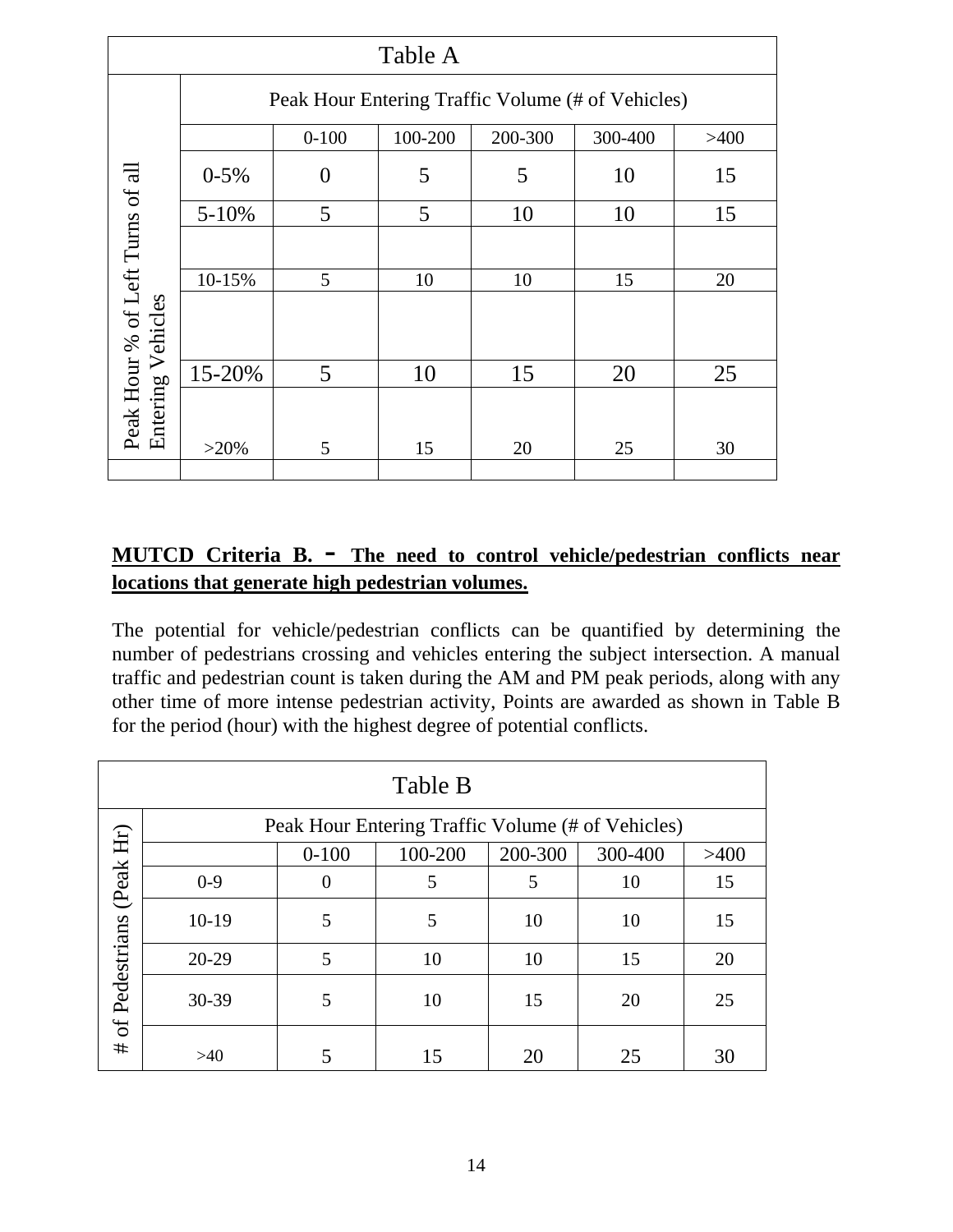The volume of schoolchildren during periods when a school crossing guard is present at the subject intersection should not apply toward the point system. Pedestrian volumes when a school crossing guard is not present should apply toward the point system.

#### **MUTCD Criteria C. - Locations where a road user, after stopping, cannot see conflicting traffic and is not able to safely negotiate the intersection unless conflicting cross traffic is also required to stop.**

This criterion assumes one or more of the intersection approaches is already under stop control. The distance a vehicle standing at the stop bar can see approaching traffic on the free-flow street is measured. If no stop bar is present, the sight distance is measured at the stop sign location.

Corrective measures to improve the sight distance of approaching vehicles are identified. These measures may include trimming of landscaping, removal/relocation of on-street parking, or other measures to improve sight distance visibility at the intersection. These measures should be considered in the decision-making process. Both the sight distance before and after the potential correction should be calculated. Points are assigned as shown in Table C.

| Table C               |        |  |
|-----------------------|--------|--|
| <b>Sight Distance</b> | Points |  |
| 0-150 Feet            | 30     |  |
| 150-200 Feet          | 20     |  |
| 200-350 Feet          | 10     |  |
| $>350$ Feet           |        |  |

#### *Additional Considerations*

Overall Impact of Stop Sign Installation:

This policy is intended for residential cells, bound by col1ector or arterial streets. These cells are neighborhoods that have established vehicular and pedestrian traffic patterns, with the pedestrian movements often involving school children. While the evaluation system of this policy quantifies the need to install an All-Way Stop control within these neighborhoods, it must be recognized that additional judgment must be applied beyond the raw numbers of the evaluation system. The installation of an All-Way Stop sign at one location can change traffic patterns within the neighborhood. For this reason, the following questions should be asked and considered during the decision-making process regarding the installation of an All-Way Stop sign: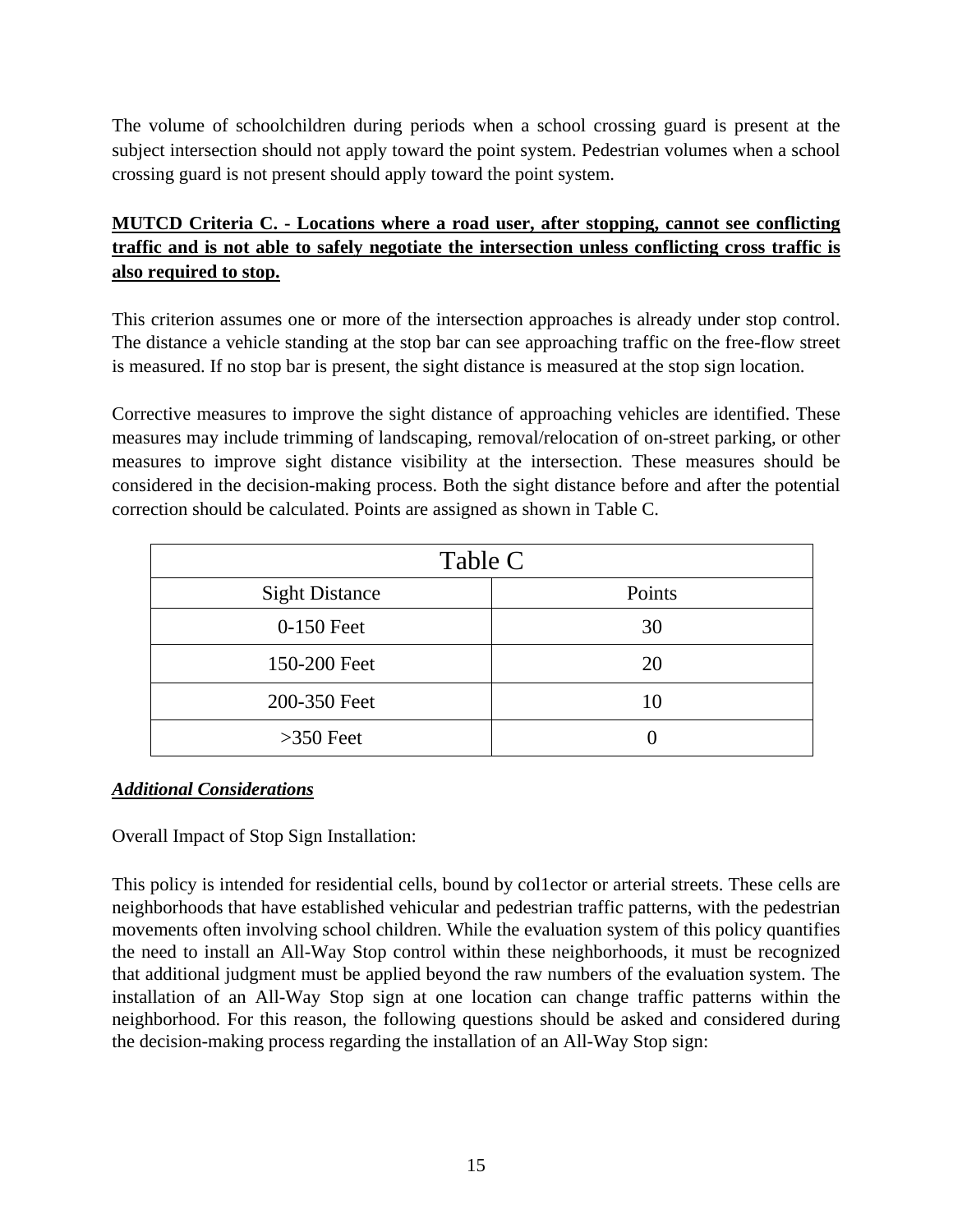Is the installation of the All-Way Stop likely to improve pedestrian safety, especially for schoolchildren, elderly or disabled residents?

Is the installation of the All-Way Stop sign likely to change travel patterns within the neighborhood in a way that will increase, decrease, or not change the degree of safety?